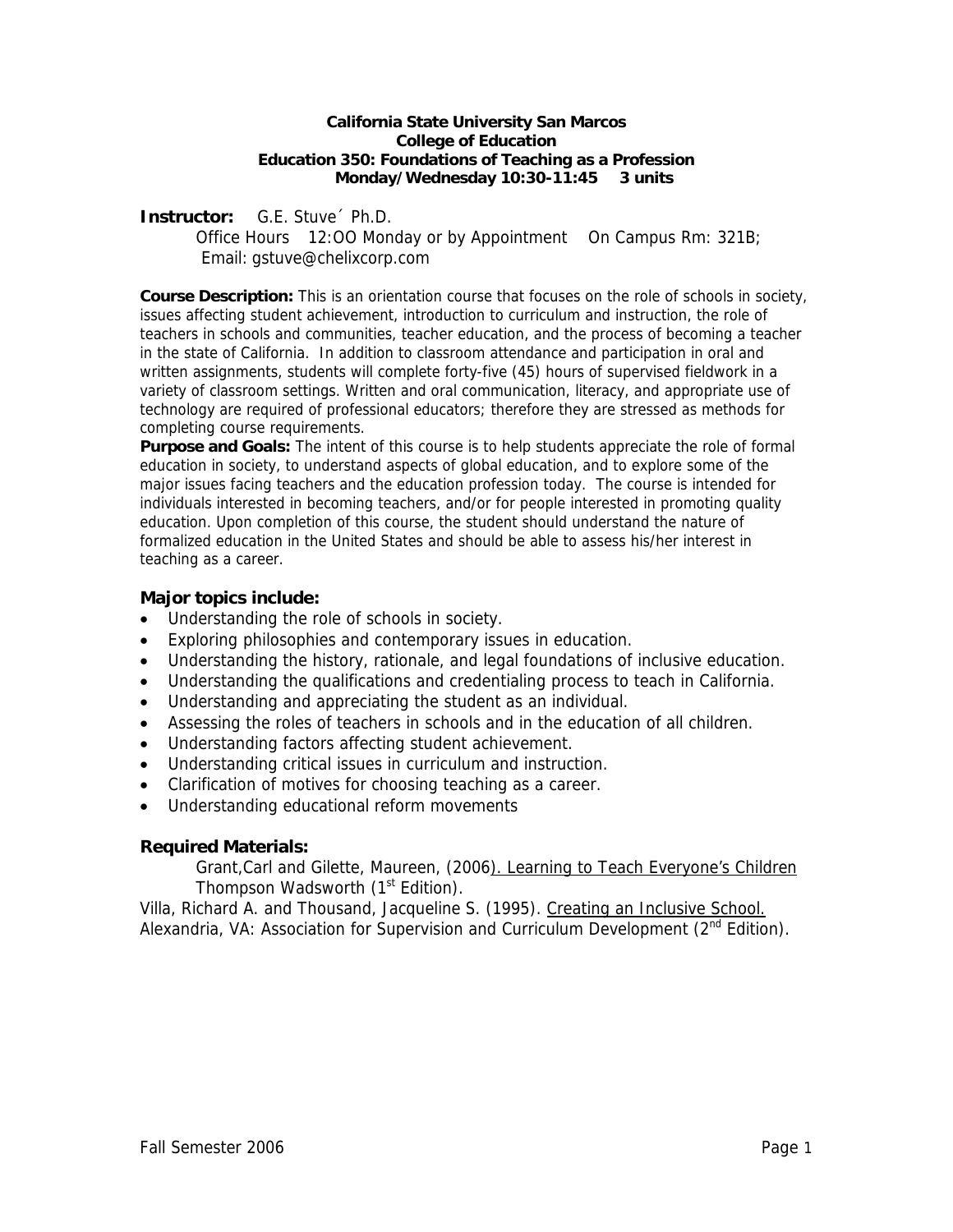## **Suggested Text/Readings:**

Kidder, Tracy (1989). Among Schoolchildren. Boston: Houghton-Mifflin.

Meier, Daniel R. (1997). Learning in Small Moments: Life in an Urban Classroom. New York: Teachers College Press.

Kozol, J. (1991). Savage Inequalities: Children in America's Schools. New York: Harper.

Wong, Harry The First Days of School, (2<sup>nd</sup> edition) NACS.

Selected essays distributed by the instructor including:

""Gold Star Junkies" by David Ruenzel

"How Culture Shapes Math Instruction in Japan, Germany and the U.S. by CSU Institute for Educational Reform

#### **Course Requirements**

**Mission of the College of Education at Cal State San Marcos:** The mission of the College of Education Community is to collaboratively transform public education by preparing thoughtful educators and advancing professional practices. We are committed to diversity, educational equity, and social justice, exemplified through reflective teaching, life-long learning, innovative research, and on-going service. Our practices demonstrate a commitment to student-centered education, diversity, collaboration, professionalism and shared governance.

**Authorization to Teach English Learners:** This credential program has been specifically designed to prepare teachers for the diversity of languages often encountered in California public school classrooms. The authorization to teach English learners is met through the infusion of content and experiences within the credential program, as well as additional coursework. Students successfully completing this program receive a credential with authorization to teach English learners.

**Special Education Inclusion:** Consistent with the intent to offer a seamless teaching credential in the College of Education, this course will introduce the collaborative infusion of special education competencies that reflect inclusive educational practices. Students will demonstrate knowledge of laws and dispositions that relate to special education through a variety of activities such as the viewing and analysis of the video F.A.T. City, reading and analysis of "School Law & Diversity," and Creating an Inclusive School.

**Students with Disabilities Requiring Reasonable Accommodations:** Students must be approved for services by providing appropriate and recent documentation to the Disabled Student Services Office (DSS). This office is located in Craven Hall 5205, and can be contacted by phone at (760) 750-4905, or TTY (760) 750-4909. Students authorized by DSS to receive reasonable accommodations should meet with their instructor during office hours or, in order to ensure confidentiality, in a more private setting.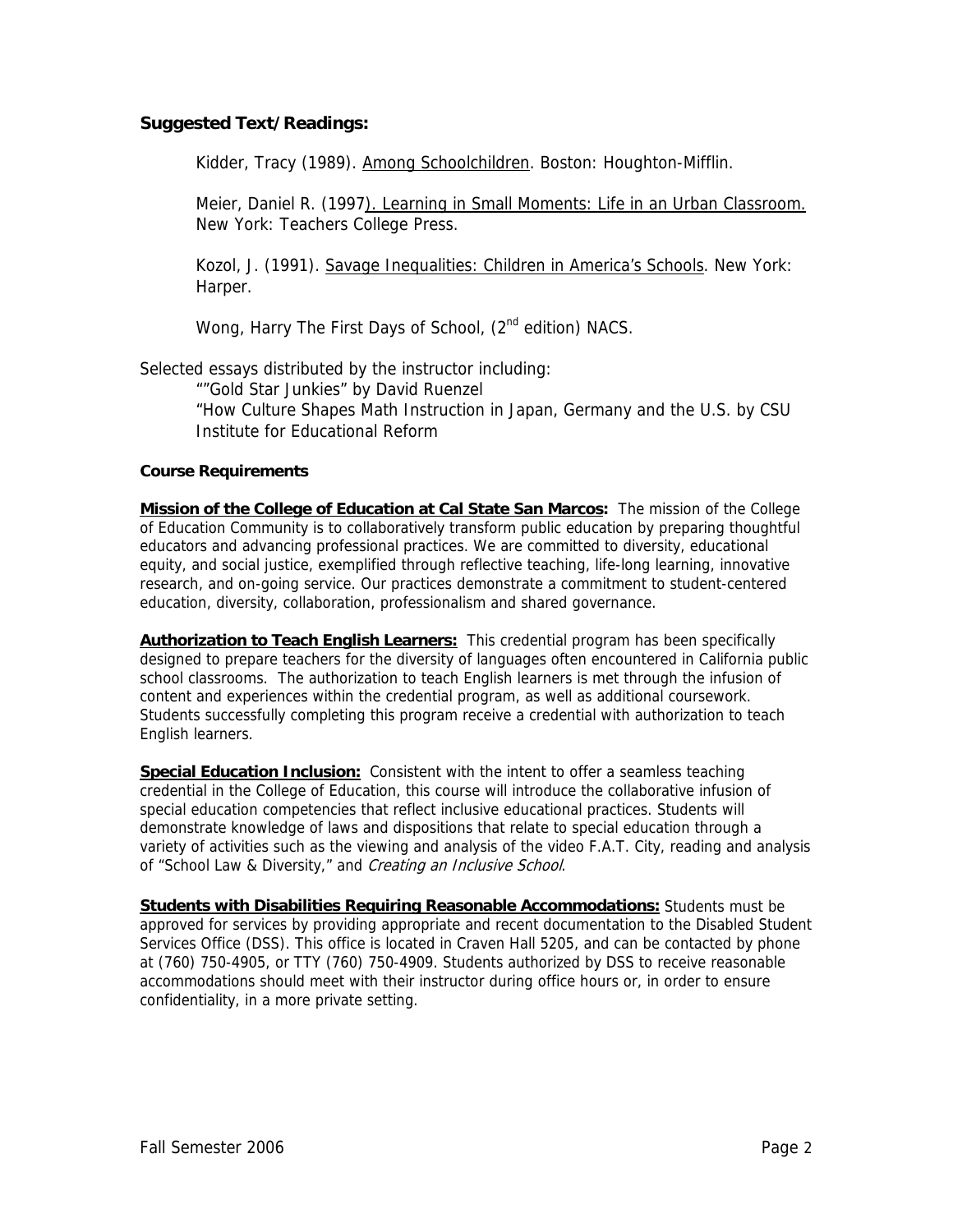**College of Education Attendance Policy**:Due to the dynamic and interactive nature of courses in the College of Education, all students are expected to attend all classes and participate actively. **Absences and late arrivals/early departures will affect the final grade.** A minimum grade of C+ is required in EDUC 350 to qualify as a prerequisite fo admission to the Cal State San Marcos teacher credential program. COE attendance policy states, "At a minimum, students must attend 80% of class time, or s/he may not receive a passing grade for the course at the discretion of the instructor. Individual instructors may adopt more stringent attendance requirements." Should students have extenuating circumstances, please contact the instructor as soon as possible.

**Credential Program Recommendations**: As one of several evaluation methods, EDUC 350 course instructors are asked for feedback concerning credential candidates who are applying for programs at Cal State San Marcos. Keep in mind that your professionalism and hard work in this class not only affect your course grade, but also indicate your readiness for a credential program.

**General Expectations:** This course is designed for dynamic learning where students take an active part in the learning process. It is therefore essential that students come to class prepared to discuss required readings, submit required assignments, conduct research, lead discussions, and participate in group activities.

**Fieldwork:** In addition to in-class work, assigned readings, and projects, students will be expected to observe a minimum of 45 hours in public schools. Each student will maintain a journal, documenting interesting observations, analysis and questions generated from observations of classrooms in various educational settings (see guidelines for field experience.) Written reports of these visits and the observation forms **will be submitted on three dates listed on the tentative class schedule**. These reports will be included in determining the final grade. These "field experiences **may be** included in the requirements for admission to the CSUSM Teacher Credential program.

**Reading Logs:** Students are expected to read and keep a log summarizing at least **5** articles selected from magazines, and/or professional journals. The articles chosen should relate to education in general and to the topics mentioned in the text. The instructor will furnish several of the articles. **Readings logs will be due on a specific date and may be accepted late with a reduction in grade.** You may be asked to share these articles with other students

Entries for the log should provide the following:

- title, source, and date of the article, and Log  $\#$ -i.e., "Log  $\#$  3
- a brief summary of the main points
- personal reflections

**Teacher Interview:** Students will interview a teacher and **write a 3 to 4 page summary** of the information learned. **Specific details are included in this syllabus and will be discussed in the first class.** 

**Technology Assignments**: Students are expected to demonstrate competency in the use of various forms of technology (i.e., word processing, electronic mail, use of the Internet and/or multimedia presentations). Some assignments will require use of the Internet.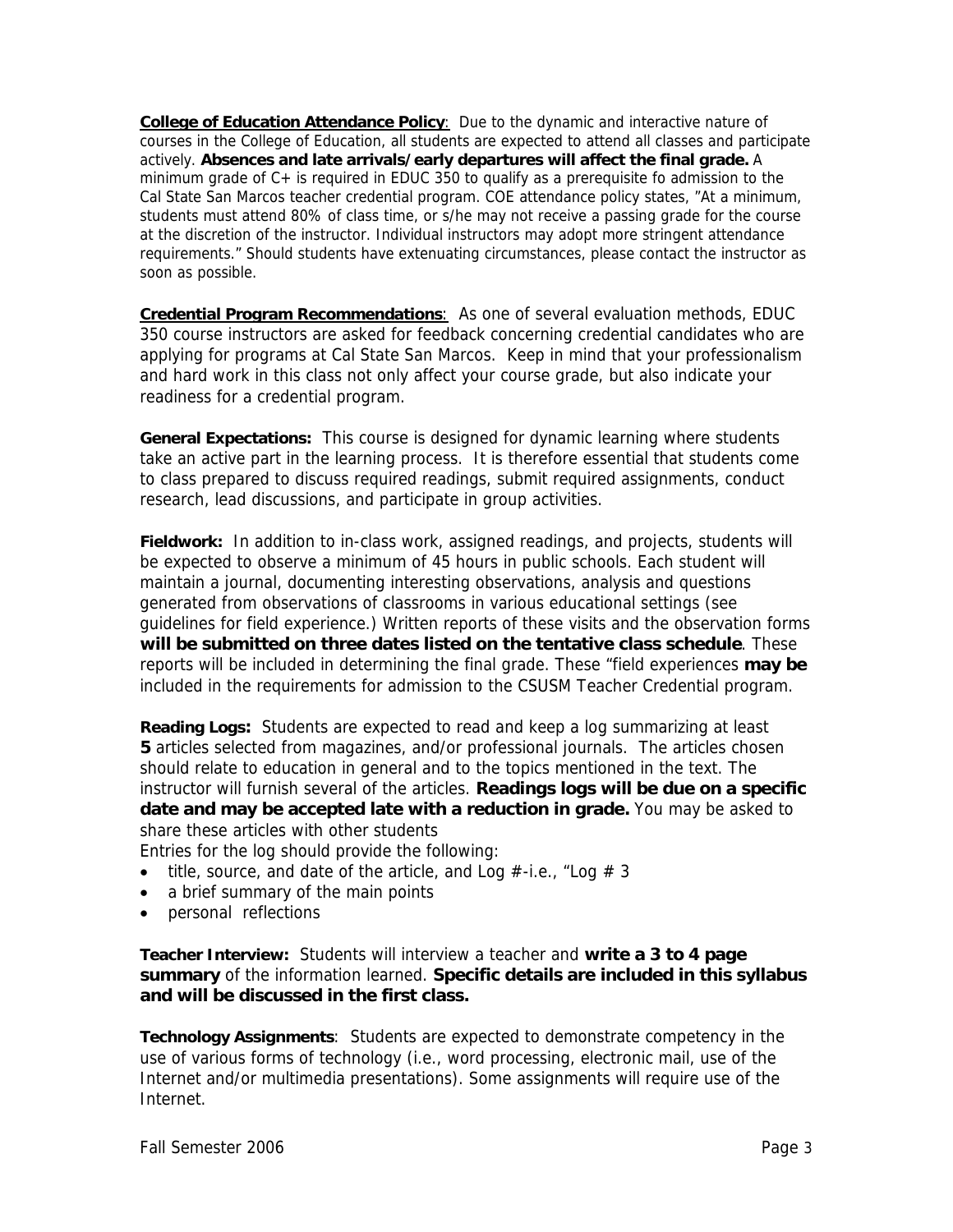**Philosophy Statement:** Students will develop a philosophy statement-specific details are included in the syllabus and will be discussed in class.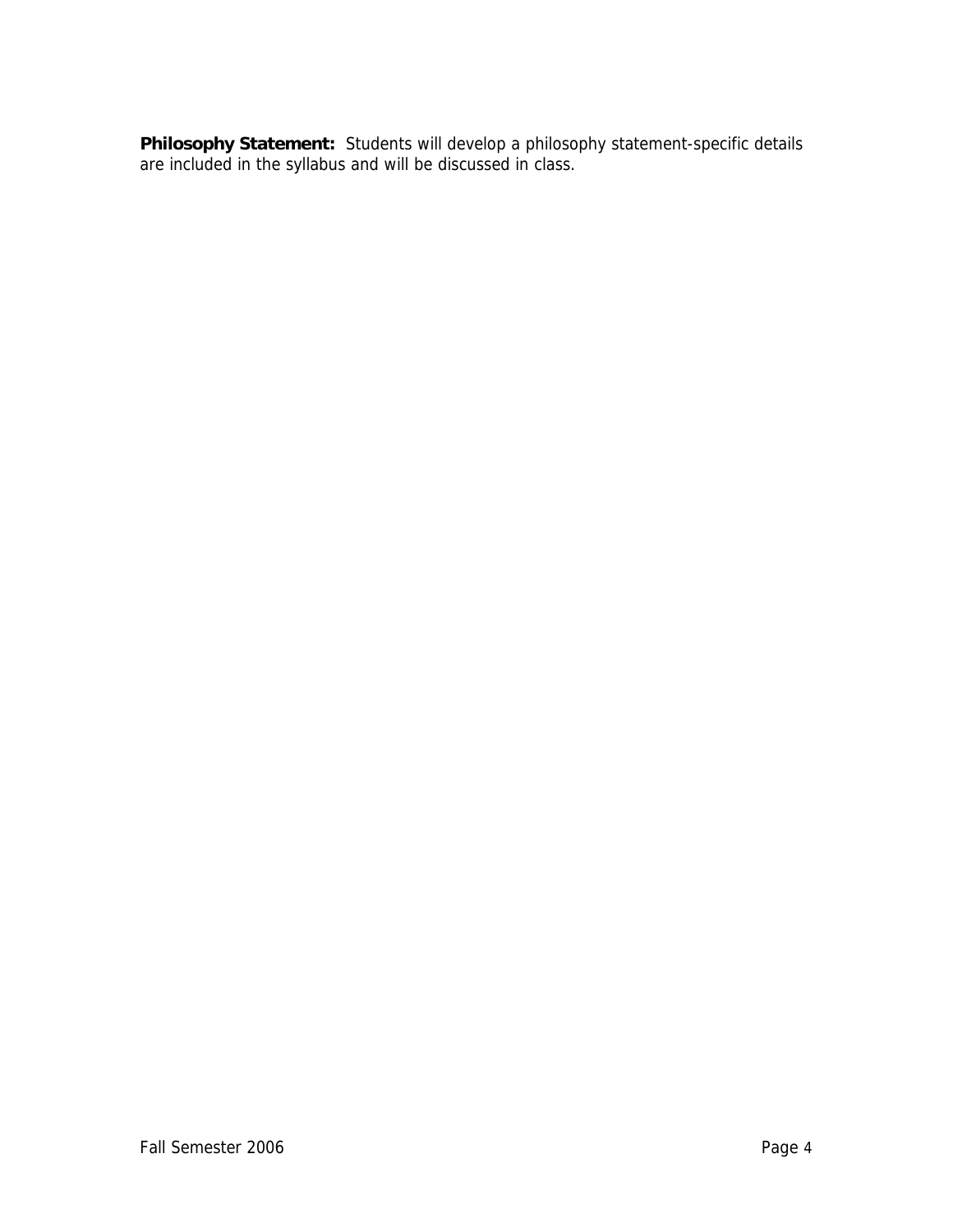# **Standards of Quality and Effectiveness for Professional Teacher Preparation Programs**

Under new provisions of state law, institutions of higher education are to spell out specific behaviors students will be able to perform after successfully completing a course of study. The behaviors listed below have been adopted for this class.

## Students successfully completing Education 350:

- are aware of their own personal values and biases and recognize ways in which these values and biases affect the teaching and learning of students.
- resist racism and acts of intolerance.

appropriately manage their professional time spent in teaching responsibilities to ensure that academic goals are met.

- understand and honor legal and professional obligations to protect the privacy, health, and safety of students, families, and other school professionals
- are aware of and act in accordance with ethical considerations
- they model ethical behaviors for students.
- understand and honor all laws relating to professional misconduct and moral fitness.
- know and use principles of universal design to differentiate instruction and develop accommodations and modifications in curriculum, assessment, and instruction in order to ensure that special populations including students with identified disabilities, students with behavior intervention plans, and students considered gifted and talented have access to and actively participate in the general education core curriculum.
- can articulate the rationale for inclusive educational opportunities for all students.
- are familiar with major disability characteristics and strategies for accommodating those differences in the classroom. They know the eligibility criteria for special services (e.g., special education, gifted and talented services
- are familiar with their legal and ethical responsibilities to participate in the Individual Education Program (IEP) process and implement students' IEPs with integrity.
- use pre-referral processes such as the Student Study Team and consultation with general and special education colleagues rather than automatic referral of students to special education or other exceptional services
- collaborate with special educators and other specialized support personnel to plan for, teach, and assess the students with special characteristics for whom they are responsible

use natural peer supports (e.g., partner learning, peer tutoring, classroom meetings), collaborative teaching and learning methods, and other appropriate materials and technologies (including assistive technologies) to a) create a caring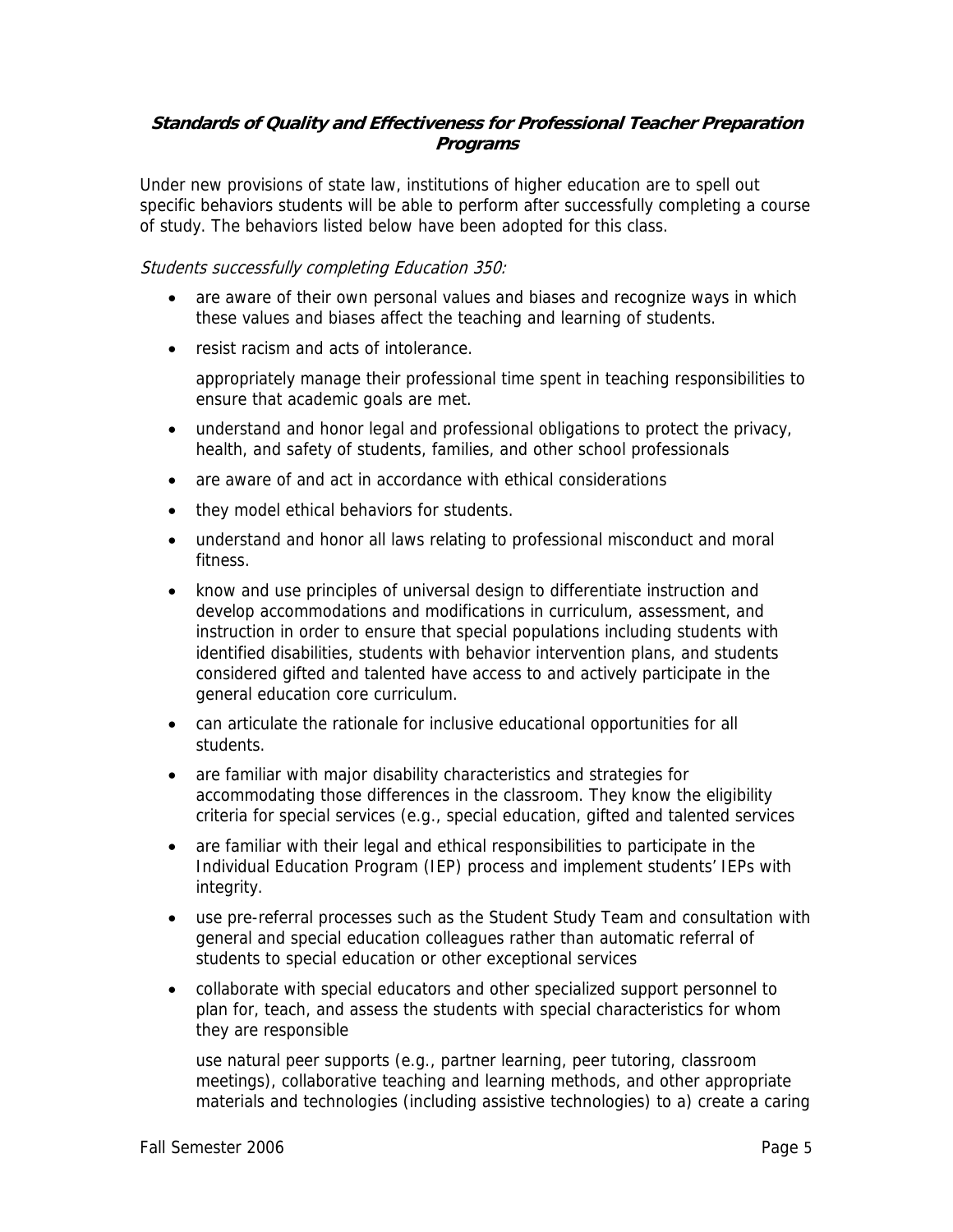classroom community in which students value one another's differences, b) develop the social competence of and relationships among class members, and c) meet the educational and social/emotional needs of individual students

**Class Assessments/ Grading:** From time to time the instructor may administer short assessments to determine student comprehension of the concepts being presented in class discussions and lectures.

The following point system will be used in determining the final grade:

Attendance and Class Participation (10 points), Teacher Interview (10 points), Reading Logs (20 points), Group Oral Presentation (10 points), Field Experiences/observations (20 points), Philosophy Statement (5 points) Technology Assignments (5 points) Final Exam (20 points).

|              |        | The total number of points earned out of 100 will determine your final grade. |          |         |         |
|--------------|--------|-------------------------------------------------------------------------------|----------|---------|---------|
| $\mathsf{A}$ | 100-95 | A-94-90                                                                       | B+ 89-86 | B 85-81 | B-80-78 |
| $C+$         | 77-73  | $C.72-69$                                                                     | C- 68-65 | D 64-60 | F 59-   |

| <b>Reading Logs</b> |              | <b>Class Observations</b>  |              |
|---------------------|--------------|----------------------------|--------------|
| <b>Total Points</b> | <b>Bonus</b> | <b>Total Points</b>        | <b>Bonus</b> |
| 14/15               | 5 points     | 15 plus covering all areas | 5 points     |
| 12/13               |              | 13/14                      |              |
| 10/11               |              | 11/12                      |              |
| 8/9                 |              | 9/10                       |              |
|                     |              |                            |              |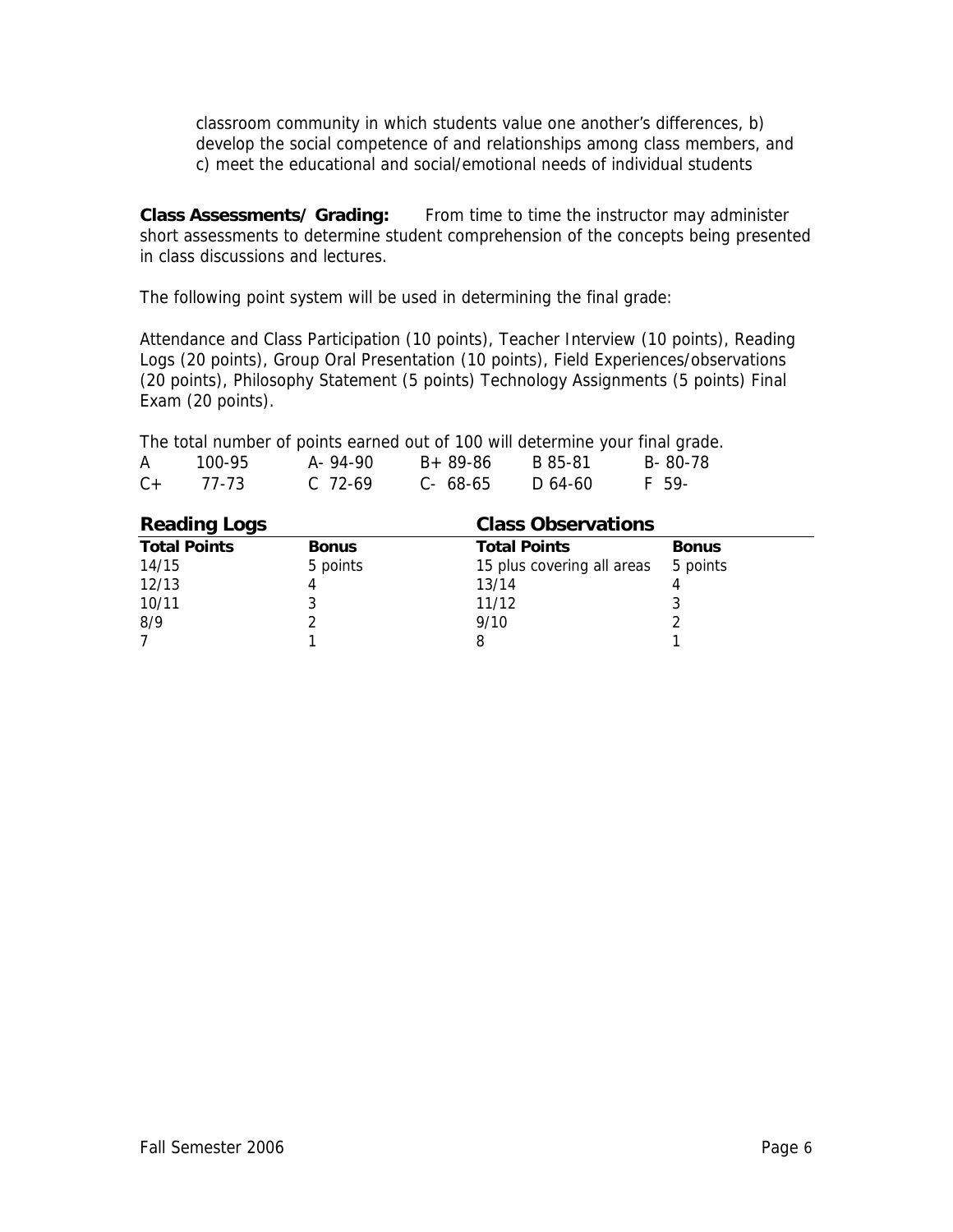Tentative CLASS SCHEDULE (as of 8/20)

| Date      | <b>Planned Activity</b>                                                                                                                                                                                          | To prepare for<br><b>Next Class</b>        |
|-----------|------------------------------------------------------------------------------------------------------------------------------------------------------------------------------------------------------------------|--------------------------------------------|
| 8/28      | Discuss syllabus, field experience guidelines, teacher Interview<br>and other course requirements - "Why do you want to become<br>a teacher" Distribute first journal - Overview of the<br>credentialing process | Read G&G text<br>Chap. 1, 2 to<br>page 71. |
| 9/3       | Holiday- no class                                                                                                                                                                                                |                                            |
| 9/6       | Discuss journal article                                                                                                                                                                                          |                                            |
| $9/11 -$  | "Text chapters 1 & 2.                                                                                                                                                                                            | Text Chap. 2                               |
| 9/13      |                                                                                                                                                                                                                  |                                            |
| 9/18      | Discuss Teacher interviews and the historical roots of                                                                                                                                                           | Text Chap 3                                |
| 9/20      | American Education. Distribute "gold star junkies"                                                                                                                                                               | Hand in "focus 1<br>Observations           |
| 9/25      | Discuss Classroom Management, School discipline,                                                                                                                                                                 | Read Text Chap.                            |
| 9/27      | suspension/expulsion. Review Technology assignment<br><b>Fieldwork Discussion Focus#1</b>                                                                                                                        | 7                                          |
| 10/2      | Discuss exceptional Learners and their needs: school                                                                                                                                                             | Villa/1000 text                            |
| 10/4      | reactions--categorical programs: GATE, LEP/NEP (ELL).<br>Title I, c                                                                                                                                              | Chap 1 & 2                                 |
| 10/9      | Special Education, view "F.A.T. City"                                                                                                                                                                            | Text Chap. 9                               |
| 10/11     |                                                                                                                                                                                                                  |                                            |
| 10/16     | School Governance, role of the state, county and local                                                                                                                                                           | Read Chap.8                                |
| 10/18     | school districts. Superintendent, Board power and<br>responsibilities, Teacher Unions-                                                                                                                           | Technology<br>assignment due<br>10/25      |
| 10/23     | <b>Educational Philosophies</b>                                                                                                                                                                                  | Philosophy Paper                           |
| 10/25     | Distribute TIMSS paper                                                                                                                                                                                           | due 11/1                                   |
| 10/30     | Field Experience Discussion Focus #2.<br>Discuss school practices in other countries -video                                                                                                                      | Text Chap. 3 &                             |
| Nov 1     | Turn in Phiolosophy paper                                                                                                                                                                                        | 10 <sup>''</sup>                           |
| 11/6      | Educational reforms, Standards, assessments including;                                                                                                                                                           | Text Chap. 11                              |
| 11/8      | STAR, PSAA, API, HSEE and SAT 9.                                                                                                                                                                                 |                                            |
| 11/13     | School Finance, developing a budget, income sources,                                                                                                                                                             | Observations III                           |
| 11/15     | expenditures, block grants etc., "1 <sup>st</sup> to Worse"                                                                                                                                                      | Test Chap.2                                |
| 11/20     | Field Experience Discussion Focus #3 -                                                                                                                                                                           |                                            |
| 11/22     | Getting a Job/ The First Year of Teaching                                                                                                                                                                        |                                            |
| $11/27 -$ | Listen to group oral reports                                                                                                                                                                                     |                                            |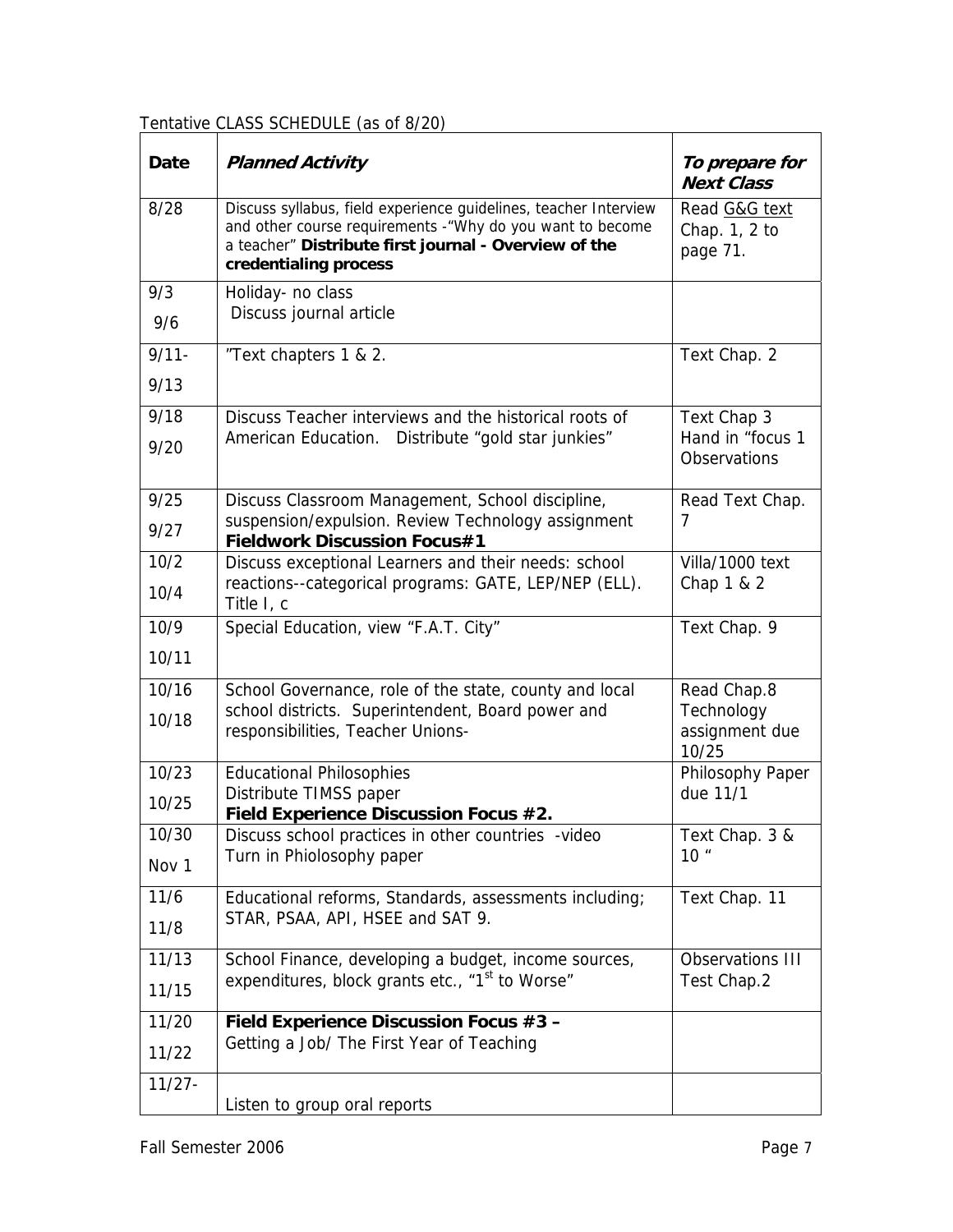| 11/30 | <b>Oral Reports</b>                 | Obtain take-    |
|-------|-------------------------------------|-----------------|
| 12/4  | Distribute final exam for take home | home final exam |
| 12/6  |                                     | Turn in Final   |
| 12/11 | collect Final Wrap Up Activities    |                 |

# **Using Technology: Selecting a Community for a Teaching Position**

Each student is to select two communities to research via the Internet. Look for information about a possible teaching position. Choose one community close enough to actually visit and a second one for a community you have not visited.

Step 1. Assuming you were to actually be interested in a teaching position in this district, develop a list of questions regarding the type of information you feel would be important to have in order to make an initial judgment about what it might be like to work in this community and school district.

Step 2. Seek out websites from the communities, school districts, and local schools you have chosen to research. Look for answers to the questions you posed.

Step 3. Print out the website information you found most helpful. (Be selective –don't print everything you find and then attach to  $#4$ ).

Step 4. Write a summary (one-page minimum) of your hypothesis of what the schools would be like and the general characteristics of its students-based on the information you glean form the various websites you consult.

| Criteria                                                                   | <b>Below</b><br><b>Expectations</b><br><b>Standard</b> | <b>Meets</b><br><b>Standard</b> | <b>Exceeds</b> |
|----------------------------------------------------------------------------|--------------------------------------------------------|---------------------------------|----------------|
| Questions generated to produce                                             |                                                        |                                 |                |
| information on schools/community                                           |                                                        |                                 |                |
| Quality of the hypothesis of the school(s)<br>demographic characteristics. |                                                        |                                 |                |
| Inclusion of website materials                                             |                                                        |                                 |                |
| Summary hypothesis of questions                                            |                                                        |                                 |                |

# **Technology Assignment Assessment Rubric:**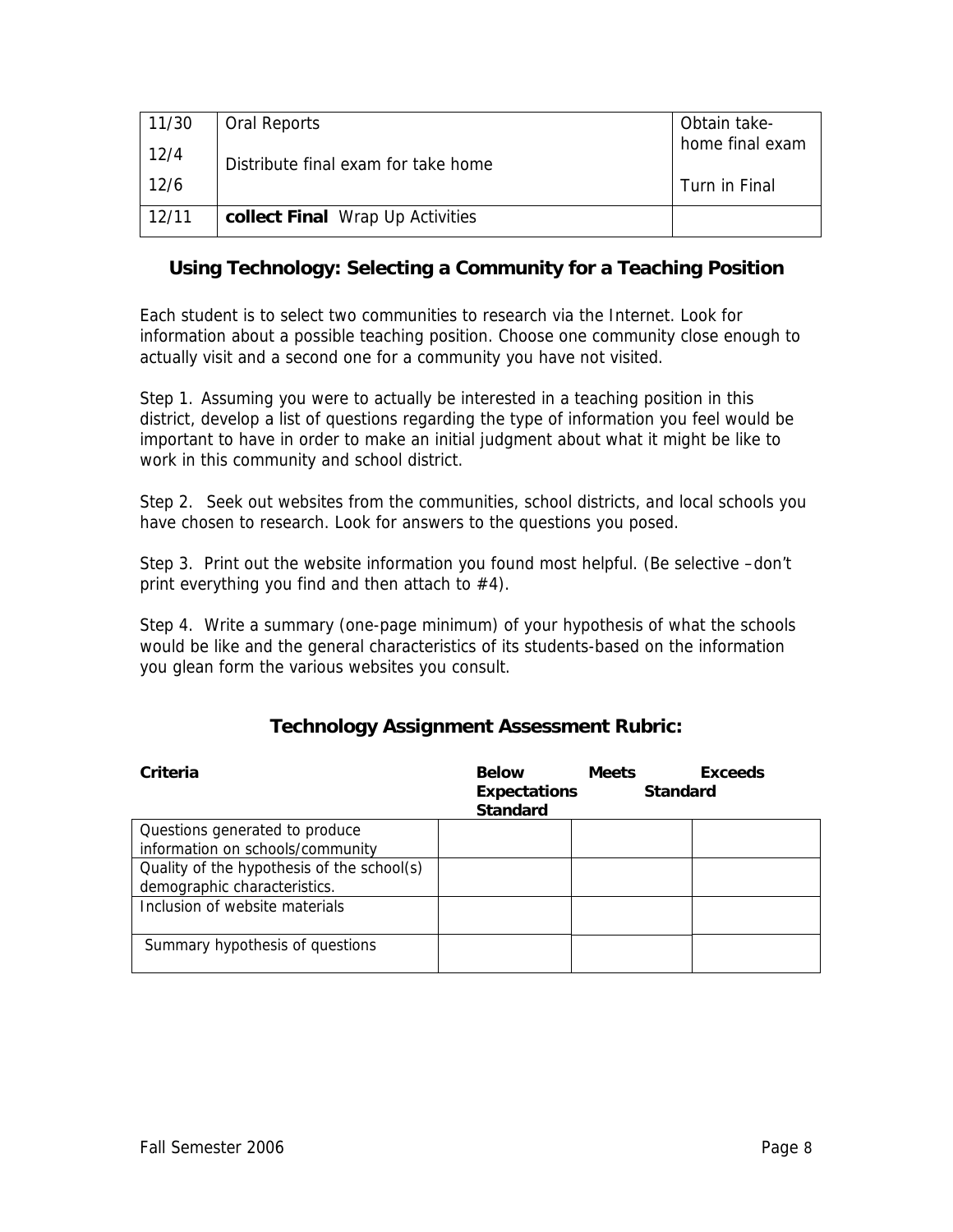#### **Guidelines for Classroom Observations: Education 350**

Choose the location for your field experience observations early and carefully. Make copies of the introduction letter as you may need one when you meet with the school principal or secretary. I suggest you call ahead and ask for an appointment to observe and explain the purpose of your visit. Plan ahead as it may take a week or more for the school to arrange an observation visit. Depending on the time you have available, you may wish to explain that you would like to observe in several different grades or classroom settings.

You **must** visit the following grade levels/school settings to include in your 45 hours of observation.

Primary classrooms (grades K-3) Upper grades (4-6) Middle school grades (6-8) High school grades (9-12) Special Education (RSP or SDC) \*Bilingual (if available)

Complete **one observation form for each classroom** you visit. Each observation should last at least 30 minutes. Your observations will be collected in three times (dates listed in the classroom schedule). Each group of observations will have a specific focus and you will need to include a general overview highlighting the focus of all the classrooms visited during each observation period.

**Type** your observations on the form provided or create your own using a similar format. All observation entries should include the following information:

- ❖ Your name
- ❖ School Name
- ❖ Type of classroom (grade or subject)
- Date and number of minutes you observed
- ❖ Number of students in the room
- \* Analysis of the observation-try to compare what you saw with class discussions or readings and your reaction/opinion to what you observed
- $\div$  Include any questions you might like to ask the teacher. You don't have to ask them- I just want to know what you are thinking.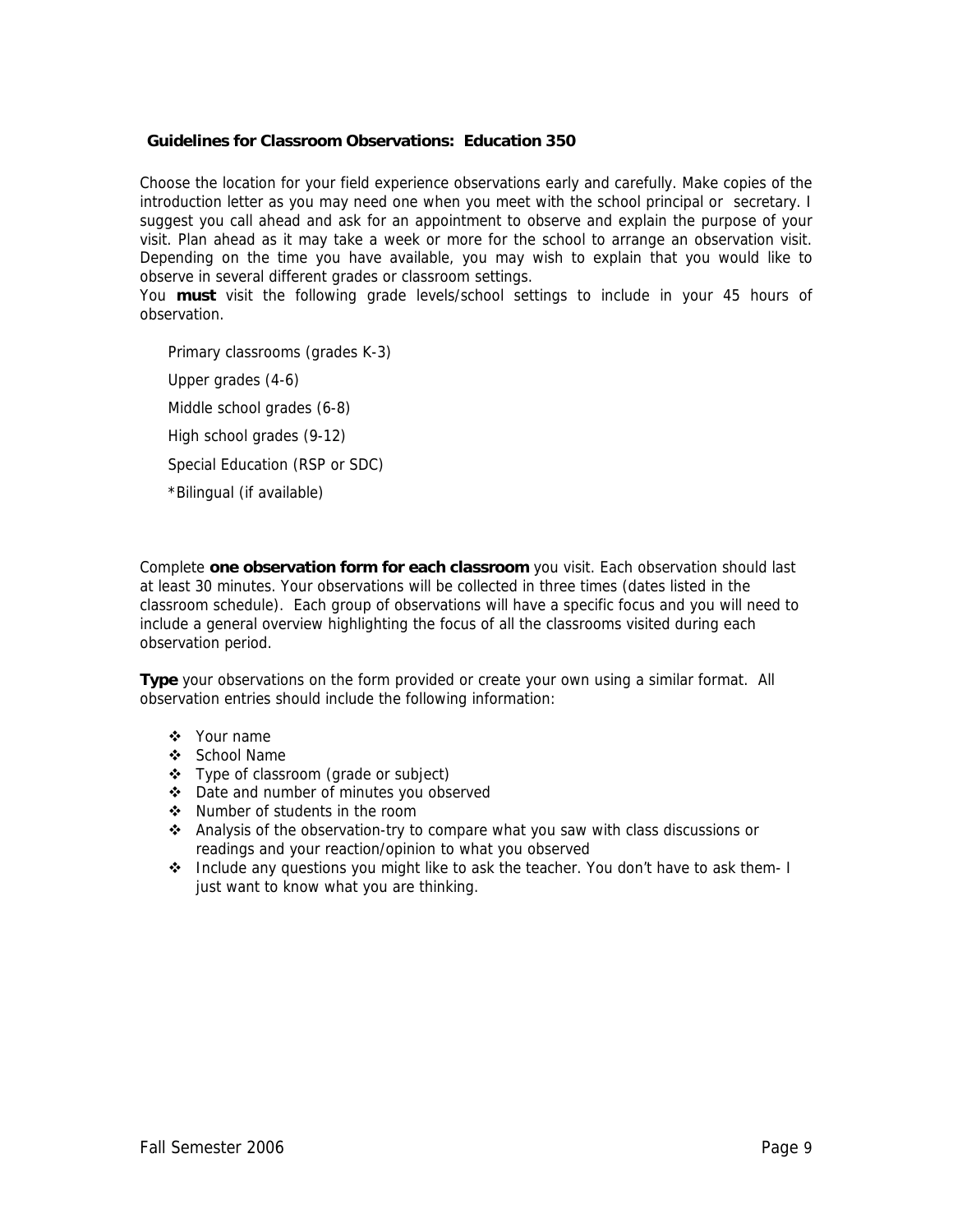# **EDUCATION 350—Observation Worksheet**

|                                    | Time Observing: ________________________ |
|------------------------------------|------------------------------------------|
| <b>DESCRIPTION OF OBSERVATION:</b> |                                          |
|                                    |                                          |
|                                    |                                          |
|                                    |                                          |
|                                    |                                          |
|                                    |                                          |
|                                    |                                          |
| <b>ANALYSIS OF OBSERVATION:</b>    |                                          |
|                                    |                                          |
|                                    |                                          |
|                                    |                                          |
|                                    |                                          |
|                                    |                                          |
|                                    |                                          |
| <b>QUESTIONS:</b>                  |                                          |
|                                    |                                          |
|                                    |                                          |
|                                    |                                          |

 $\overline{a}$  $\overline{a}$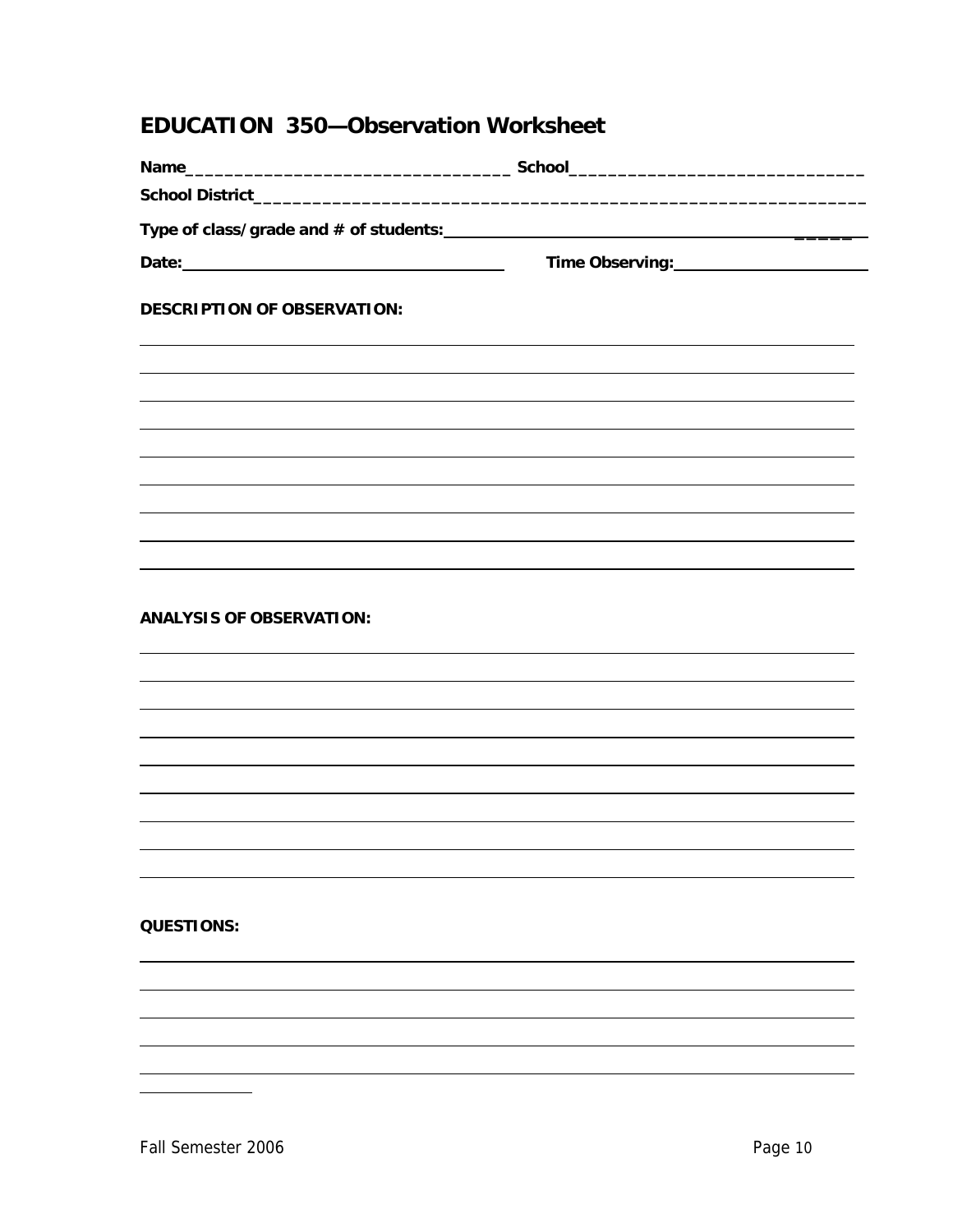# **EDUCATION 350—Fieldwork Log**

| Date | <b>Total Time</b> | <b>Activities Observed</b> |
|------|-------------------|----------------------------|
|      |                   |                            |
|      |                   |                            |
|      |                   |                            |
|      |                   |                            |
|      |                   |                            |
|      |                   |                            |
|      |                   |                            |
|      |                   |                            |
|      |                   |                            |
|      |                   |                            |
|      |                   |                            |
|      |                   |                            |
|      |                   |                            |
|      |                   |                            |
|      |                   |                            |
|      |                   |                            |
|      |                   |                            |
|      |                   |                            |
|      |                   |                            |
|      |                   |                            |
|      |                   |                            |
|      |                   |                            |
|      |                   |                            |
|      |                   |                            |
|      |                   |                            |
|      |                   |                            |
|      |                   |                            |
|      |                   |                            |
|      |                   |                            |

Total Hours: Signature: Signature: Signature: Signature: Signature: Signature: Signature: Signature: Signature: Signature: Signature: Signature: Signature: Signature: Signature: Signature: Signature: Signature: Signature: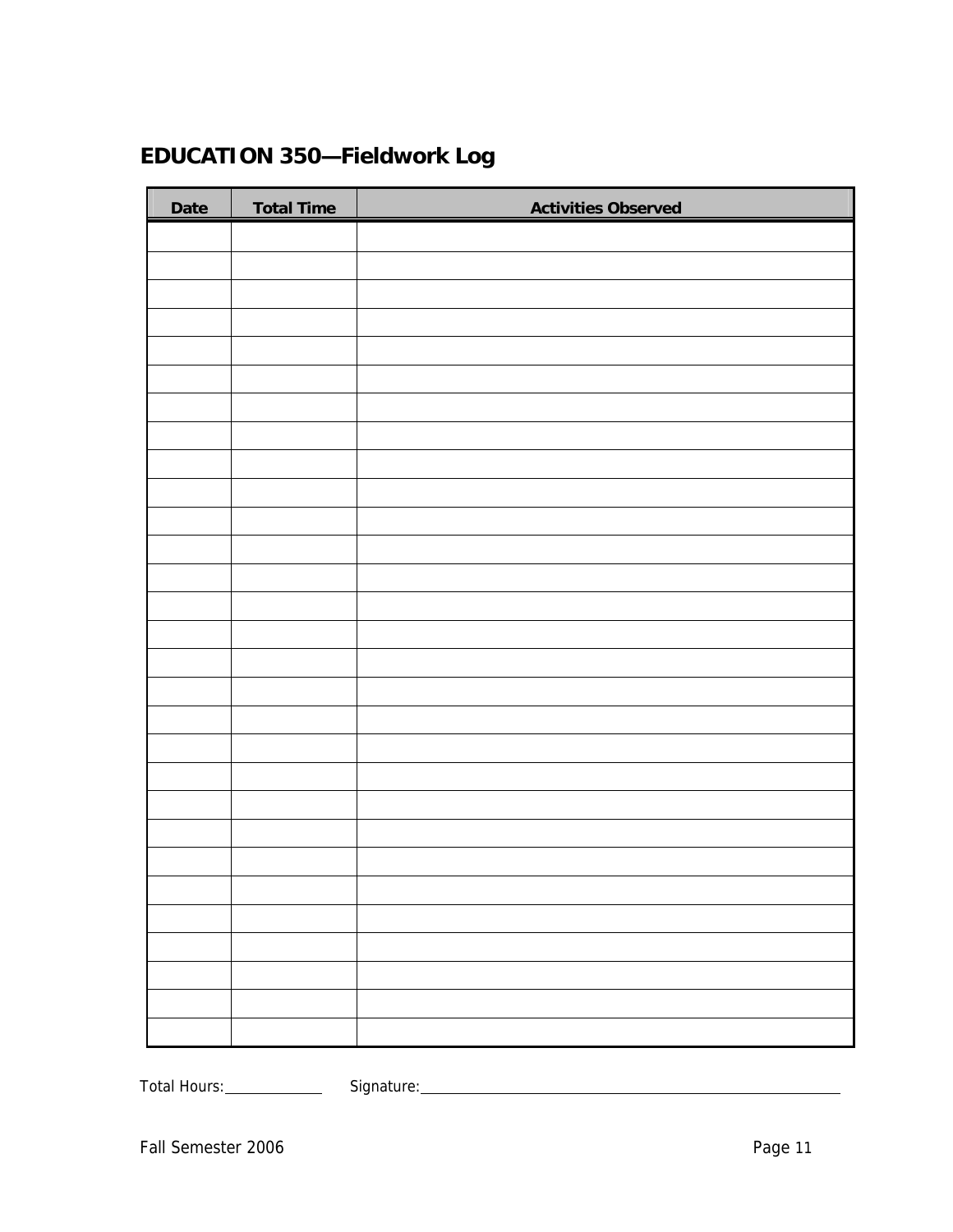## **Focus of Observations**

#### **Group #1 Focus**

- A. **Room Arrangement** (physical layout): Does the desk or table arrangement support or detract from the delivery of instruction? Can all students see the board? Can the teacher move easily about the room?
- B. **Classroom rules and procedures**: Are rules posted? Who generated the rules? Do you see evidence that they are enforced? Consistently? Do students seem to know what is expected of them?
- C. **Classroom Diversity** Do you see evidence of diversity; in ability, ethnicity, linguistic background, special needs or socioeconomic status? Do you notice the teacher responding to all students equally? How do students respond/relate to this diversity?
- D. **Students:** Do students appear ready to learn? Do you sense positive interactions with other learners both in the classroom or outside?
- E. **School/class Climate:** Were you able to observe students on the school playground or outside of class? Do you feel this school/classroom is a friendly and learning atmosphere? How do adults outside of class respond to students?

#### **Group #2 Focus**

- F. **Classroom Management:** Was the teacher able to get compliance from the students in the area of behavior? What techniques did you observe used to control the behavior of students? Did you see evidence that the students understand the expectations? Was the teacher consistent in discipline used?
- G. **Communication:** Observe the clarity of instructions. Do students seem to understand what they are to do? Does the teacher use several forms of communication i.e., visual, oral etc?
- H. **Variety of Instruction:** Does the teacher use a variety of teaching techniqueslecture, small groups and/or hands-on activities?
- I. **Planning for instruction:** Did you see any evidence of a lesson plan? Were the materials organized and ready for use at the proper time?

#### **Group #2 Focus**

J. **Flexibility:** Did you notice evidence of flexibility in teacher behavior? Were there "teachable moments" that the teacher used to make a point? Did the teacher make use of or build upon student responses to make an instructional point?

**Evaluation techniques:** How does the teacher know if the objectives of the lesson are being met? What documentation is maintained? Did you see evidence that instruction is revised or individualized based upon the evaluations used?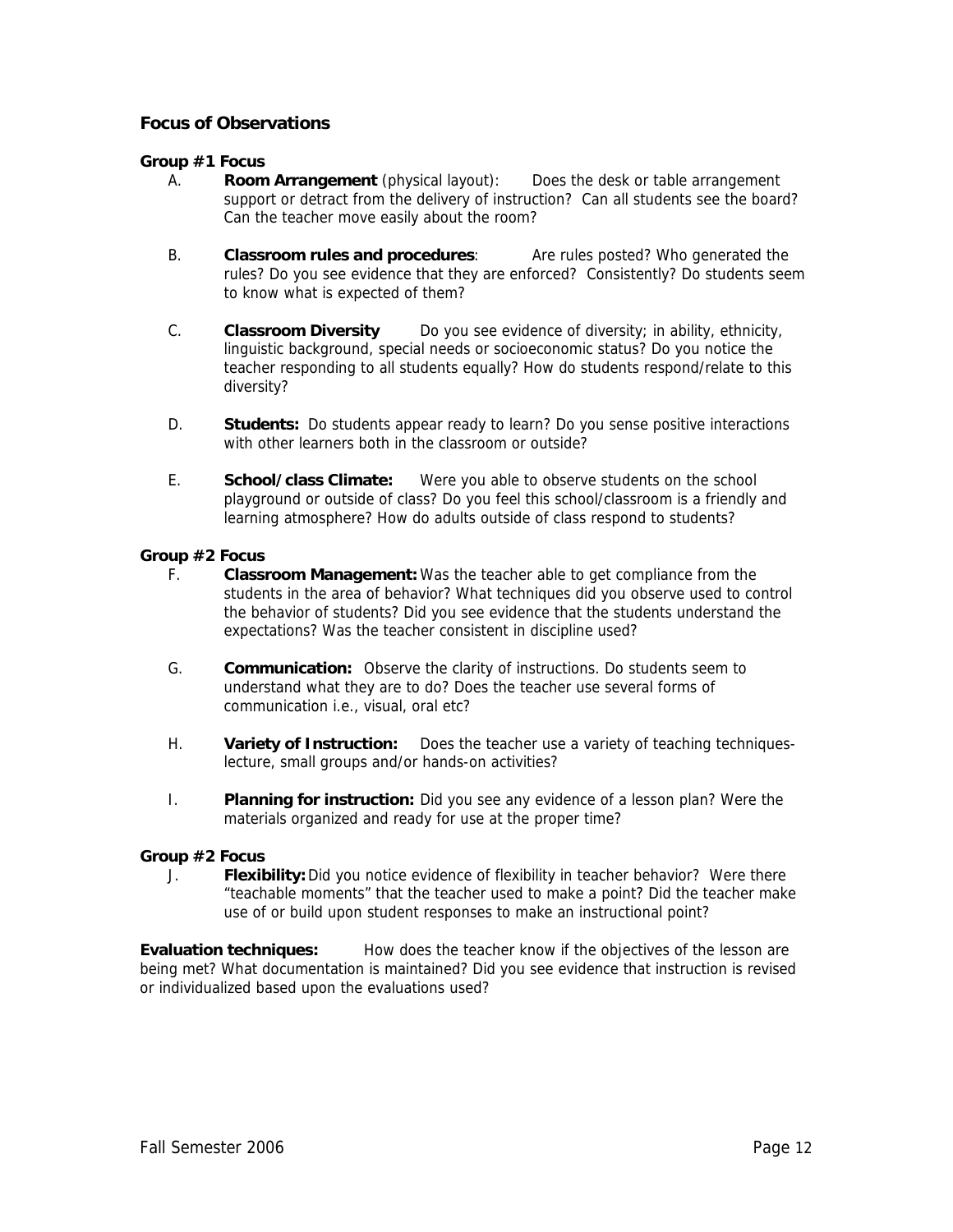# **EDUCATION 350 Foundations of Teaching as a Profession**

#### **Teacher Interview**

In this assignment you will interview a teacher and **write a 3 to 4 page summary** of what you learned. Your purpose is to render a sketch of the teacher as a person with a distinct philosophy and who uses specific classroom behaviors shaped by their experience. I suggest you select someone who has been teaching for at least five years at a public elementary, middle or high school.

#### **Suggested questions**:

- "Why did you choose to enter teaching as a career? How attractive was this profession at the time you entered? Did you consider other career paths? Do you have any regrets for selecting this career?"
- "Describe your professional education training? How helpful was it in preparing how to teach? How long did it take for you to be comfortable with your teaching?"
- "How would you define "teaching?" Do you have a particular educational philosophy that describes your main teaching style?"
- "Have you made any career moves since you started teaching-i.e., different grades, schools, school districts, etc.?"
- "What have been the major joys you have experienced---frustrations? What changes in your school or in the profession would be necessary for you to experience more joys and fewer frustrations?"
- "How do you learn about the individual differences in the lives and experiences of your students? Have you experienced any "cultural shock" in working with students whose background is different from your own? What accommodations (if any) have you made to work more effectively with different types of students?"
- "Do you have some favorite memories from classroom experiences? Do you tend to remember specific students?"
- What changes have you noticed in the profession since you started? How do you feel about these changes?
- "Is there anything else that I should have asked to help prepare me for a career in teaching?"

#### **Analysis:**

After collecting your information, think about what you have learned about this teacher and teaching in general. Focus on a few themes that best characterize what you have heard. Don't try to be all-inclusive in your written analysis. Consider what this information means to you as you prepare myself to work with students-especially those that come from a background different from yourself. Please protect the teacher's confidentiality by using a pseudonym and masking other details.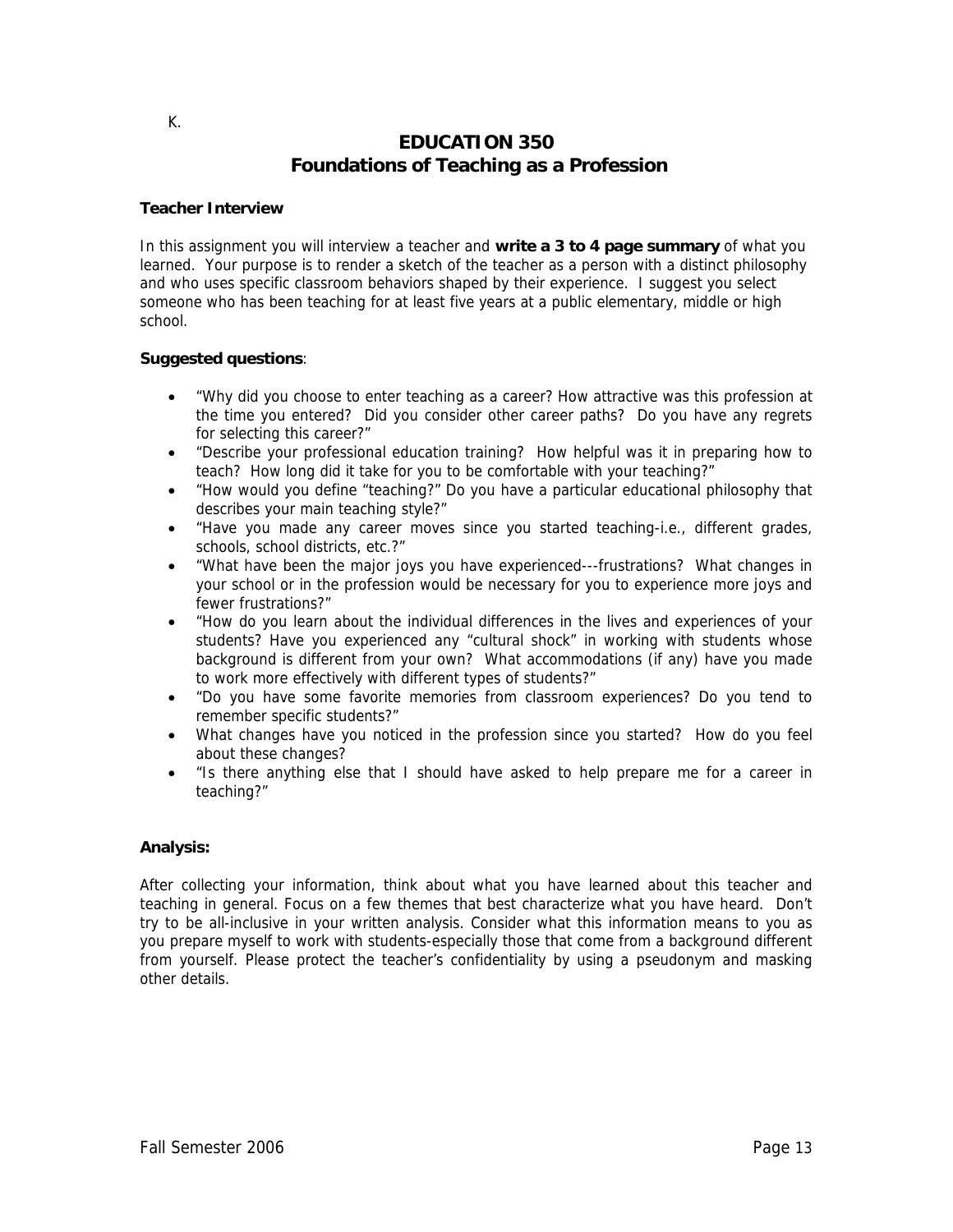# **Scoring Guide for Reading Logs and Other Writing Assignments (Teacher Interview)**

Writing logs for journals are scored on a 1 to 3 scale with "3" being the highest mark. Other writing assignments are generally marked on a ten-point scale as follows:

## **Excellent (3) 9/10 for other writing assignments**

- $\triangleright$  Follows requested format (including: title, source, and date of publication, short summary, and personal reflections for reading logs.
- ¾ Provides concrete details of the article/interview.
- $\triangleright$  Insightful commentary using personal viewpoints.
- $\triangleright$  Presents clear and logical organization of thoughts.
- $\triangleright$  Have very few, if any, mechanical errors.
- $\triangleright$  Holds interest-is interesting to read.
- $\triangleright$  Uses a sophisticated vocabulary.

#### **Very Strong (2) 7/8 for other assignments**

- $\triangleright$  Follows requested format (including: title, source, date of publication,
- $\triangleright$  Short summary, and personal reflections for reading logs)
- ¾ Provides concrete details of article/interview.
- $\triangleright$  Includes personal viewpoints
- ¾ Good organization
- $\triangleright$  Has a few mechanical errors
- $\triangleright$  Holds interest-is interesting to read.
- $\triangleright$  Some sentence variety

#### **Meets the Standard (1) 5/6 for other assignments**

- $\triangleright$  Follows some of the requested format including: title, source, and date of publication, short summary, and personal reflections.
- $\triangleright$  Provides a few concrete details
- $\triangleright$  Adequate summary of the article.
- $\triangleright$  Organization hard to follow
- $\triangleright$  Many mechanical errors
- $\triangleright$  Hard to Read
- $\triangleright$  Little sentence variety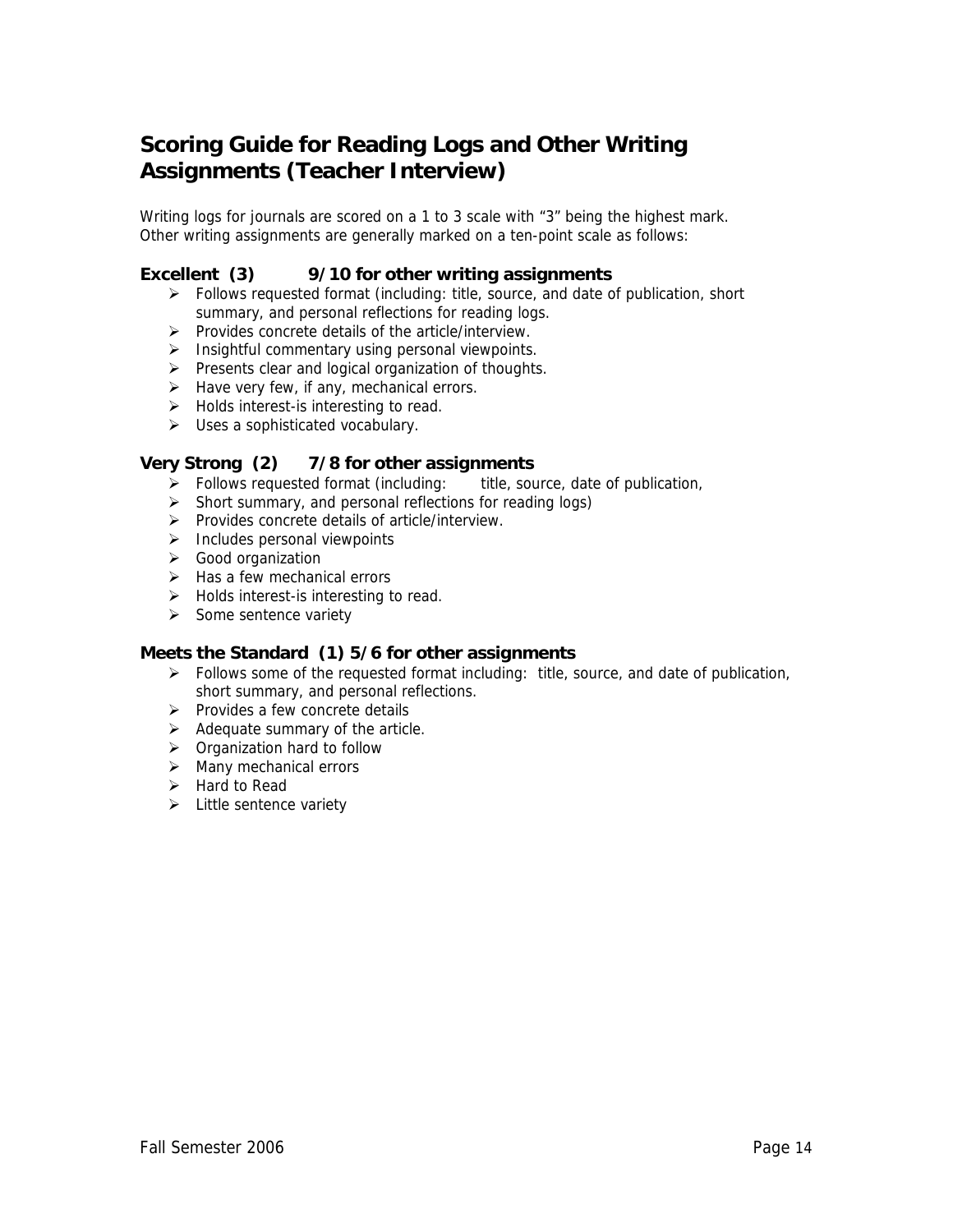#### **Personal Philosophy of Teaching, Learning and Schooling**

The purpose of this assignment is to articulate your emerging beliefs about teaching, learning and schooling. The paper should be 3 to 4 pages (double-spaced). A rough draft is due for peer review at the last class before it is due.

Rather than simply responding to a series of questions, you should organize your thoughts in a fashion that makes sense to you. Identify some themes or an approach to teaching that expresses your beliefs as they have evolved this semester. Work to articulate these beliefs so that your reader will be able to form a picture of the teacher you hope to become. You might think of your audience as the hiring committee of a school district. You want your audience to connect your name and face with a distinct set of beliefs. You need to compose your own approach to this assignment. Listed below is a set of questions that you might wish to address but you need to compose your own approach to this assignment.

Please notice that the assignment contains three interrelated concepts: teaching, learning and schooling.

**First,** what is teaching? (What are the purposes of teaching? Is the teacher the source of knowledge? Is teaching a one-way or two-way venture? How will you decide what to teach? Do you consider yourself a teacher of students or of content, or both? Is teaching better described as a set of skills and knowledge, or as a set of values and attitudes? What it about teaching that you most look forward to, and cause you most concern?)

**Second**, what is learning? (What is knowledge" If you teach and students don't learn-whose problem is that? When will you know that students have learned something? Are student's empty vessels into which you will pour knowledge? What does learning mean for students of different abilities, ethnicities or gender? Do all student need to learn the same thing?)

**Finally**, what is schooling? (What are schools for? What responsibilities do you have as an employee of the public, and what might be your approach when you disagree with public policy? How about when you disagree with parents?)

#### **Criteria for evaluation:**

Exemplary papers are characterized by:

Organization of presentation of ideas

Comprehensiveness (addresses teaching, learning and schooling)

Appropriate examples of beliefs

Integration of coursework readings, discussions and/or observations

Written expression ( grammar, syntax, spelling, etc)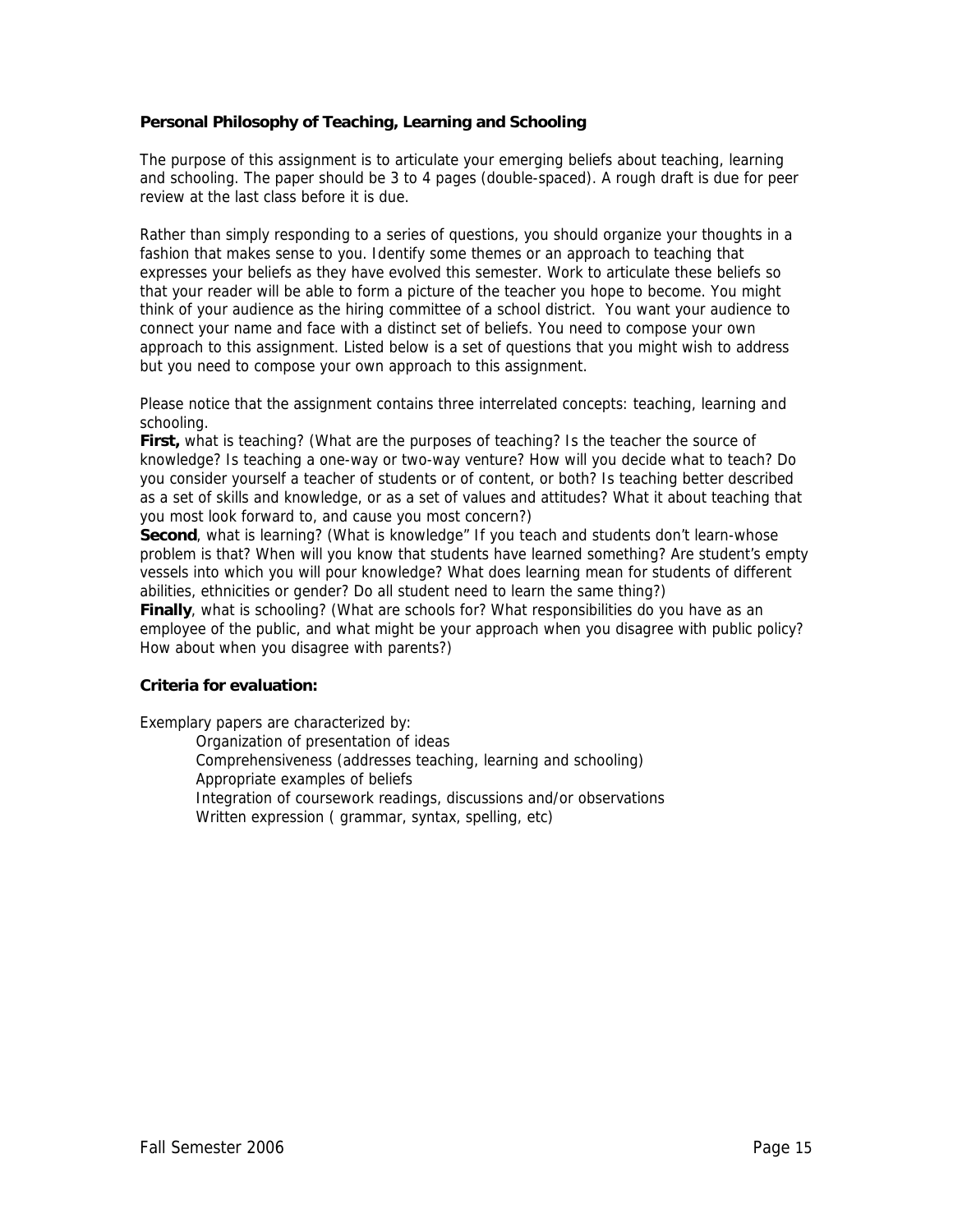# **Group Presentation on a Contemporary Issue**

Each member of the class will join with others to become familiar with a contemporary issue in education that is somewhat controversial. The topic selected must have multiple perspectives (pros and cons). Cover the major points/arguments and develop an introduction and concluding statements. You will have approximately one-half hour to present the debate.

Each group will create a two page typed abstract and a selected reading list (at least 12 references in bibliographic form) to distribute to each class member for future reference The names of each member of the group should be included in the handout.

You may select one of the following topics or propose a different one for instructor approval.

#### **Topics:**

- a. Are charter schools revitalizing education in America?
- b. Do concerns about safety in school warrant a "zero tolerance" policy?
- c. Have public schools adequately accommodated concerns about religion?
- d. Is full inclusion of special education good for schools?
- e. Is the federal NCLB act working in improving education in America?
- f. Has the passage of Proposition 227 in California helped bilingual students?
- g. Should our high school history classes present the "raw" facts of American history?
- h. Will school vouchers improve education in the United States?
- i. Has the STAR accountability program been successful in improving education in California?
- j. Does "character education" build moral values in public school students?
- k. How would you cut 10% from a school district budget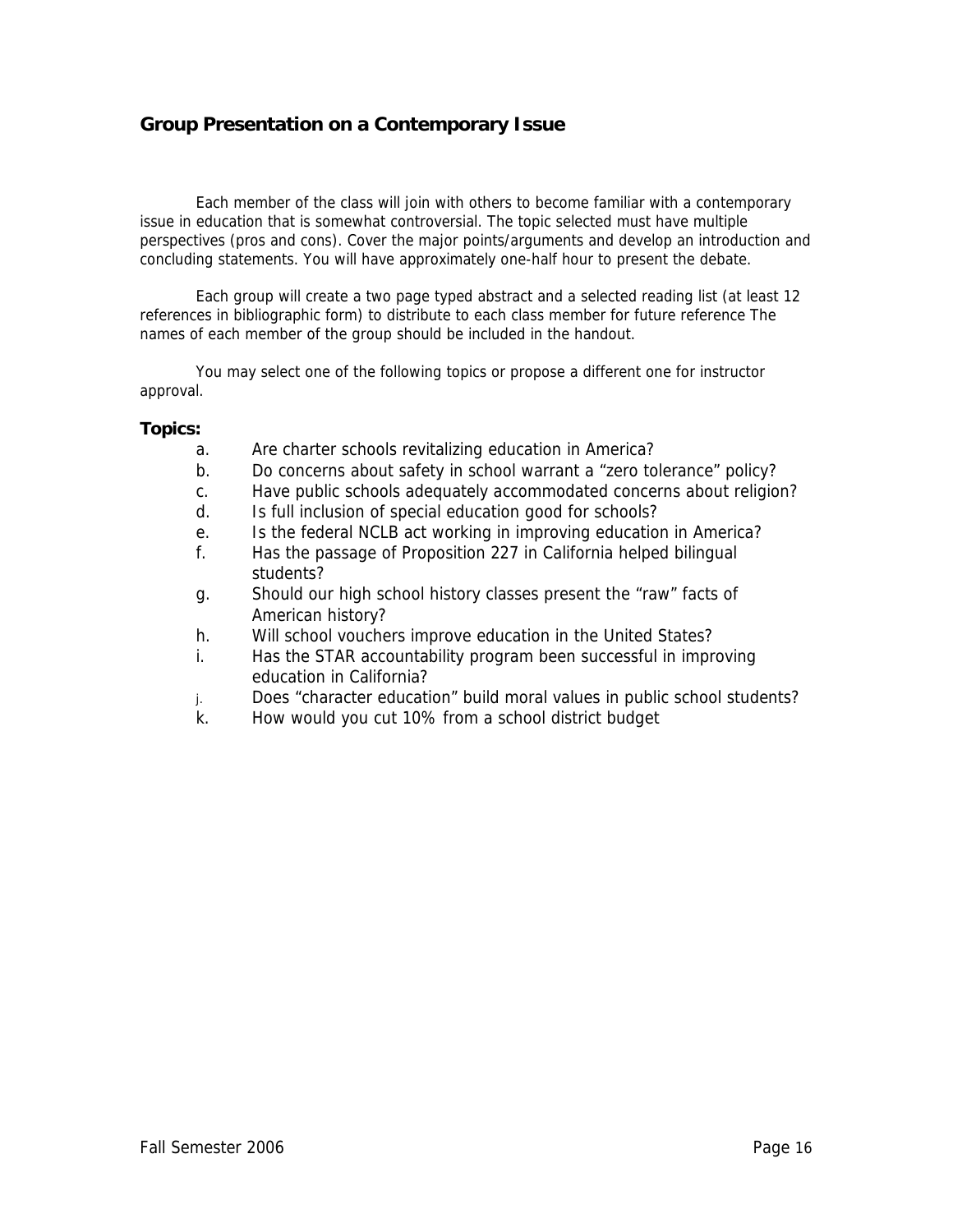#### **LAW AND DIVERSITY ASSIGNMENT**

You will apply your understanding of the legal context of inclusive education and laws that influence teaching responsibilities.

Study the following chapters and web sites:

Thousand, J.S. (assigned in class) Laws related to special education that affect teachers.

- Villa, R. A. & Thousand, J. S. (l995). Creating an inclusive school. Alexandria, VA: Association for Supervision and Curriculum Development. Read all of Chapter 2.
- U.S. Disability Law. Internet address:

www.law.cornell.edu/topics/disability.html

Includes information about laws affecting people with disabilities.

OSERS IDEA Home Page. Internet address:

www.ed.gov/offices/OSERS/IDEA

Explanation of federal legislation known as IDEA, which ensures a free appropriate education in the least restrictive environment for children with disabilities. The latest l997 federal reauthorization of the law is explained in detail.

#### **Reflection and Applications:**

Apply your understanding of the legal context of inclusive education and laws that influence your teaching responsibilities by:

- 1. Make some notes in writing to assist you in the class discussion. Identify five laws or court decisions that influence you as a professional educator. At least one of these five must relate to special education law.
	- Identify the law / court decision and give a rationale for each selection.
	- Why is it important to you?
	- How might they affect your teaching?

2. Be prepared to share your selections and rationale for selection of the laws and decisions.

#### **Laws Related to Special Education that Affect Teachers**  By Jacqueline Thousand

Chapter 2 of Villa and Thousand (l995), Contemplating Inclusive Education from a Historical Perspective, charts over 200 years of history which has brought us as a country to embrace inclusive educational opportunities for all children. What follows is a summary of key court cases and legislation which have shaped special education and the teacher's role in supporting students with varying learning and language differences. For more detail see these two web sites: www.law.cornell.edu/topics/disability.html and www.ed.gov/offices/OSERS/IDEA.

# **Legislation Related to Special Education**

The development of special education services in this country has been greatly influenced by the civil rights movement of the l960s. Out of the movement came legislation designed to prevent discrimination. For instance Section 504 of the Vocational Rehabilitation Act of l973 is a civil rights law that prevents discrimination against all persons with disabilities in programs the receive federal funds. Since all public schools receive federal funds in some form, Section 504 ensures equal opportunity for students' participation in the full range of school activities. Also, through Section 504, some students who are not eligible for special education services may receive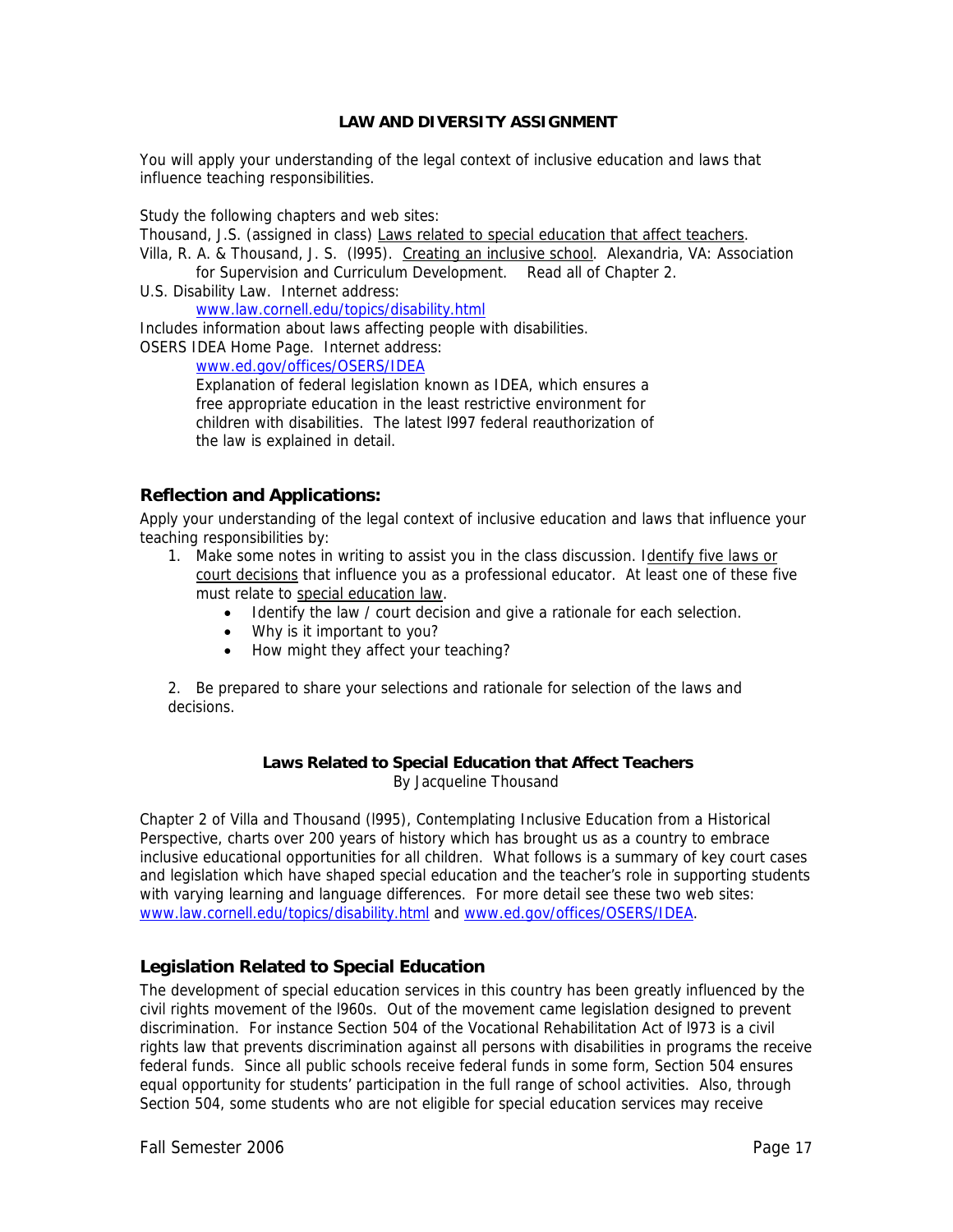accommodations to assist them to be successful in school. For example, students with health problems such as asthma or extreme allergies as well as other challenges that do not make them eligible for special education my receive assistance through Section 504.

The Americans with Disabilities Act (ADA), signed into law by President Bush in l990 extends the Vocation Rehabilitation Act of l973 by protecting all individuals with disabilities from discrimination and requires employers to make reasonable accommodations for employees with disabilities. ADA does not deal directly with education; however, it does clarify the civil rights of all people with disabilities and ensures that buildings, transportation, and other public places (including schools) are accessible to people with disabilities. Your school must be accessible to wheelchairs, for instance. If it is not, it must undergo renovations to install ramps, elevators, or wide entryways.

In l975 the U.S. federal government finally made a legal commitment to the education of students with disabilities. In that year Congress passed Public Law 94-142, the Education for the Handicapped Act (EHA) which set federal guidelines for special education services. It translated early court decisions into civil rights principles for students with disabilities and mandated the six concepts that have guided special education practice ever since. Those six principles are:

- 1. **Free Appropriate Public Education**. Students with disabilities are entitled to attend public schools and to receive the educational services they need. This education is provided at no cost to parents.
- 2. **Least Restrictive Environment**. Students with disabilities must be educated in the least restrictive environment in which they can succeed with support. For most students, this environment is the general education classroom.
- 3. **Individualized Education Program**. Services for students with disabilities must be individually tailored. This is accomplished by annually developing or revising an Individualized Education Program (IEP). Every IEP includes a statement of the student's current performance levels, a set of goals and accompanying short-term benchmarks or objectives for achieving the goals. The IEP clearly specifies who is responsible for delivering various aspects of the student's program, how progress will be evaluated, and where and how long services will be provided.
- 4. **Nondiscriminatory Evaluation.** Students are to be assessed using instruments that do not discriminate on the basis of race, culture, or disability. In considering eligibility for special education, students must be assessed by a multidisciplinary team in their native language using tests that directly relate to the area(s) of concern for which the child was referred.
- 5. **Due Process**. Due process procedures protect students with disabilities and their parents in all special education affairs. Specifically, if a disagreement occurs between the family and school personnel regarding a student's eligibility for special education, no changes can be made in the student's services until an impartial hearing and, if necessary, the appropriate court resolves the issue. School personnel also are protected if they disagree with parents' requests for services; they also may use due process procedures to resolve the dispute.
- 6. **Zero Reject and Child Find**. No student may be excluded from public education because of a disability. Each state also must take action to locate children who may be entitled to special education services.

Public laws must be periodically reauthorized. The l990 reauthorization of P.L. 94-142 described above changed the law to the Individuals with Disabilities Education Act (IDEA). The more suitable person-first language of "individual with disabilities" replace the unfavorable labeling language of "the handicapped" in the title of the legislation. This law added significantly to providing education to very young children with disabilities and preparing older student for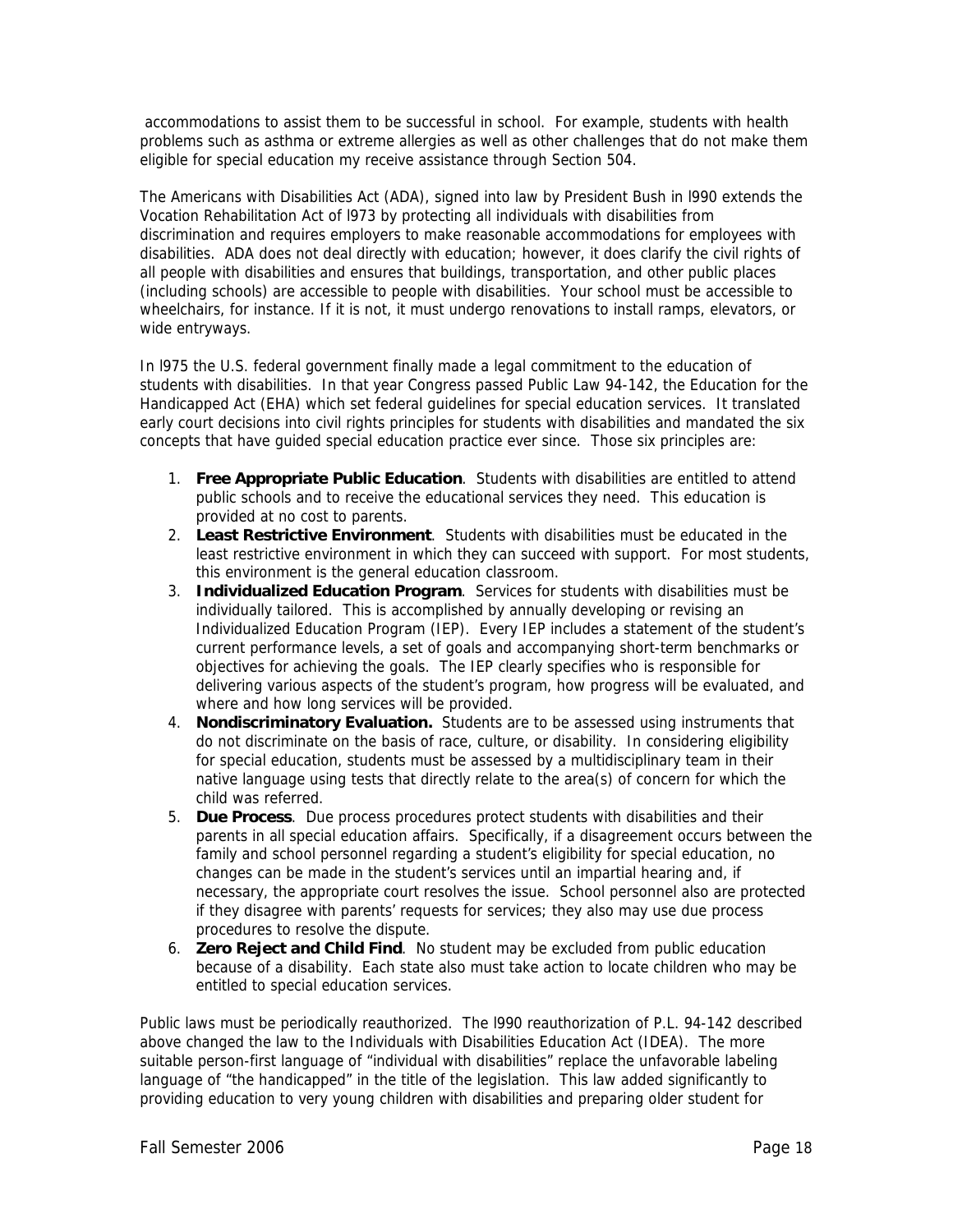transition to post-secondary life. Two new categories of disability – autism and traumatic brain injury – were added to the already existing categories of learning disabilities, speech or language impairments, mental retardation, emotional disturbance, hearing impairments, visual impairments, deaf-blindness, orthopedic impairments, multiple disabilities, and other health impairments. It also funded projects to promote the inclusion of students with severe disabilities in general education.

In l997, President Clinton signed into law the second reauthorization of P.L. 94-142 and accompanying amendments know as IDEA 97. Seven significant changes greatly affect schools, teachers, and educational and assessment practices**.** 

- 1. **General Education** Teacher Involvement. At least one general educator must participate as a member of a student's IEP team. The IEP also must directly address the student's participation in general education and must justify placements that are not in general education.
- 2. **Evaluation and Eligibility**. IDEA 97 clarifies that when parents consent to have their child evaluated, they are not consenting to possible future special education placement. Students cannot be made eligible for special education because of past poor instruction or because of language differences. Previous requirements that a comprehensive reevaluation occurs every three years can be modified if the family desires; already existing information can be used rather than repeated administration of standardized tests.
- 3. **Assessment of All Students**. Historically students receiving special education services were not included in state, district, or school-wide assessment of student performance. IDEA 97 corrected this by requiring that by July, 2000, each state must assess the academic progress of students who have IEPs by including them in the standardized assessments other students task or by using an alternative assessment process. Students who need appropriate adaptations such as extended time or large print during assessment are entitled to these adaptations.
- 4. **Discipline**. If needed, the IEP must include strategies for addressing student behavior issues. A behavior pan must be developed, if a student is suspended or placed in an alternative interim placement. If a student with disabilities brings a weapon or drugs to school, the school now has the option to place the student in an alternative placement for up to 45 days; and that placement must provide continued special education services.
- 5. **Transition.** Beginning at age 14, IEPs must address the transition to post-secondary needs of students eligible for special education. These needs must be updated annually, with increasing detail each year as to the school and outside services (e.g., community vocational education) the student will access.
- 6. **Paraprofessionals**. Paraprofessionals, teaching assistants, aides, and like personnel must be trained for their jobs and appropriately supervised.
- 7. **Mediation**. As part of due process procedural rights, each state must make mediation available to parents as an early and informal strategy for resolving disputes over a student with disabilities' identification, placement or services. The State bears the cost of mediation. Parents do not have to mediate; and mediation may not delay a possible due process hearing.

**Issues concerning students with disabilities are addressed by federal and state laws**. How these laws are interpreted often is resolved through the courts. Since 1954, many hundreds of legal decisions have clarified the rights of students with disabilities and the role of educators in supporting these children's education. In many instances court decisions led to the development of and passage of legislation. As you review some of the landmark decisions listed here, you should notice how they influenced legislation described earlier.